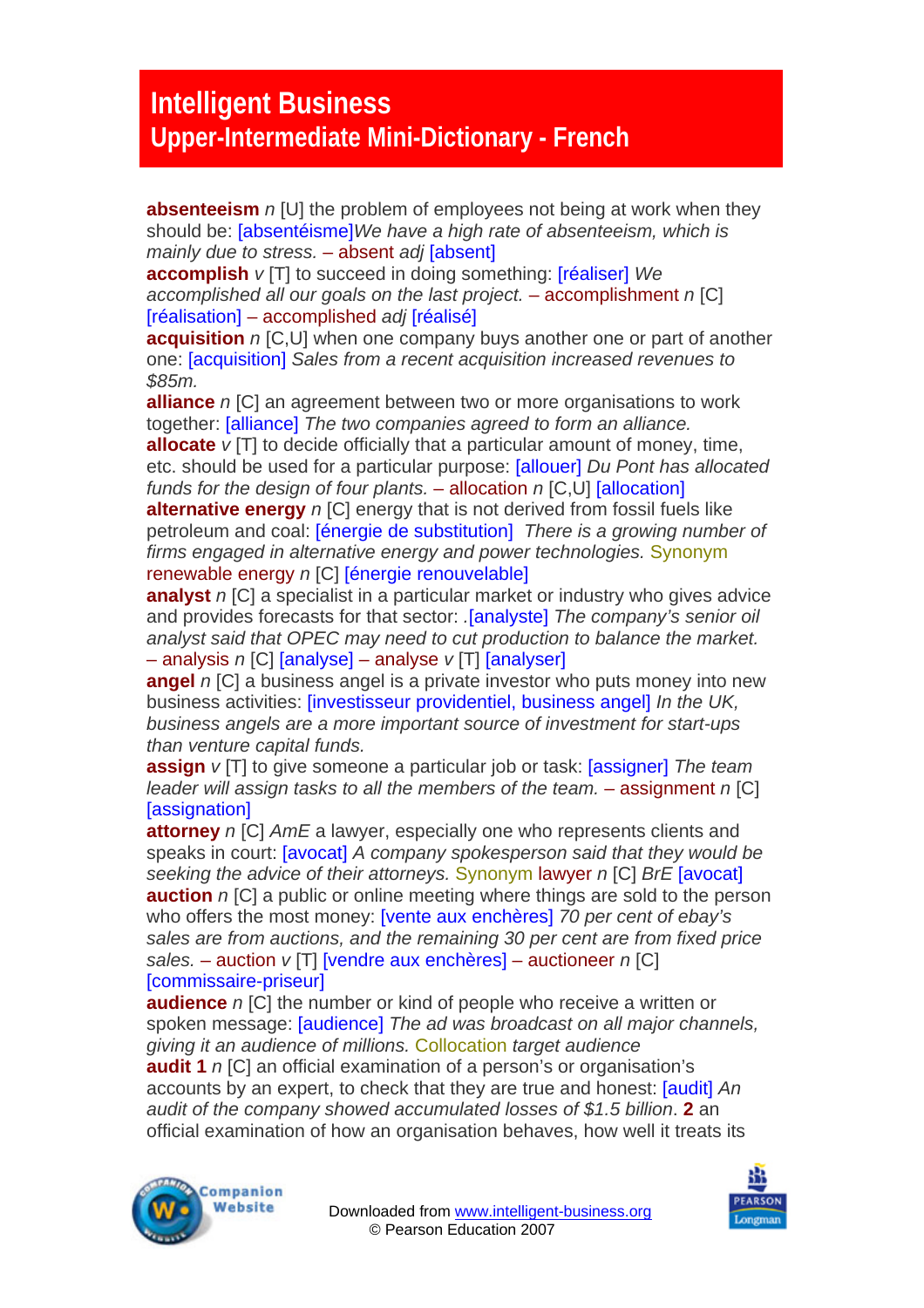employees, the environment, etc.: [audit] *The social audit of Ben & Jerry's commends the company, which gives 7.5 per cent of pre-tax profits to charity*. – auditor *n* [C] [vérificateur] – audit *v* [T] [auditer] Collocations *audit report, audit committee, ethical audit, external audit, social audit*  **barrier to entry** *n* [C] any factor which prevents new competition from entering an industry, for example the need for a lot of capital or strict government regulations: [barrière à l'entrée] *The aircraft engine industry has high barriers to entry and requires a lot of technological capital.*  **bid** *n* [C] an offer to buy something at a stated price: [offre d'achat] *They made a successful bid for an established company.* bid *v* [I,T] [offrir] – bidder *n* [C] [initiateur de l'offre] – bidding *n* [U] [offre] Synonym offer *n* [C] [offre] Collocations *make a bid, accept a bid, reject a bid, takeover bid*  **billboard** *n* [C] a large sign, usually outdoors, used for advertising: [panneau d'affichage] *The agency estimates that one million drivers pass their billboards every day*. Synonym hoarding *n* [C] *AmE* [panneau d'affichage]

**blue-chip shares** *n* [plural] shares in a well-managed company with a record of paying profits to shareholders during good and bad economic conditions: [actions de père de famille] *It's far less risky to buy blue-chip shares than to buy shares in a start-up.* Synonym blue-chip stock *n* [C,U] *AmE* [actions de premier ordre] Collocation *blue-chip company* 

**brokerage 1** *n* [C] a company or organisation that buys or sells securities, currencies, property, insurance, etc. for others: [courtage] *The credibility of a brokerage or bank can disappear overnight.* **2** [U] the work done by a brokerage: [courtage] *The electricity company saved \$520,000 in brokerage fees by selling the bonds directly to investors. – broker n [C] [courtier] –* broker *v* [T] [négocier en tant qu'intermédiaire] Collocation *broker-dealer*  **budget** *n* [C] the amount of money that an organisation has to spend on a particular activity in a given period of time: [budget] *The service operates on a very tight budget.* – budget *v* [I,T] [budgétiser] – budgetary *adj*  [budgétaire]

**business plan** *n* [C] a document produced by a company, especially a new company, giving details of expected sales and costs and how the business can be financed, and showing why the plan will make money: [plan d'affaires, business plan] *The bank requires a three-year business plan from anyone applying for a loan for their company.* 

**campaign** *n* [C] a series of actions intended to achieve a particular result: [campagne] *We are launching a campaign to promote the new product.* – campaign *v* [I] [faire campagne] Collocation *advertising campaign*  **capital 1** *n* [U] money or property used to produce wealth: [capital] *Countries around the world are hungry for capital and economic development.* **2** money from shareholders and lenders that can be invested in assets in order to produce profits: [capital] *Because Mr Blech is injecting new capital, Ecogen said it is no longer seeking a buyer. – capitalism n [U]* [capitalisme]– capitalist *n* [C] [capitaliste] – capitalise *v* [T] [capitaliser] Collocations *equity capital, fixed capital, issued capital, venture capital, working capital, capital equipment, capital gains, capital goods*  **cartel** *n* ICI a group of companies who agree to set the price of something



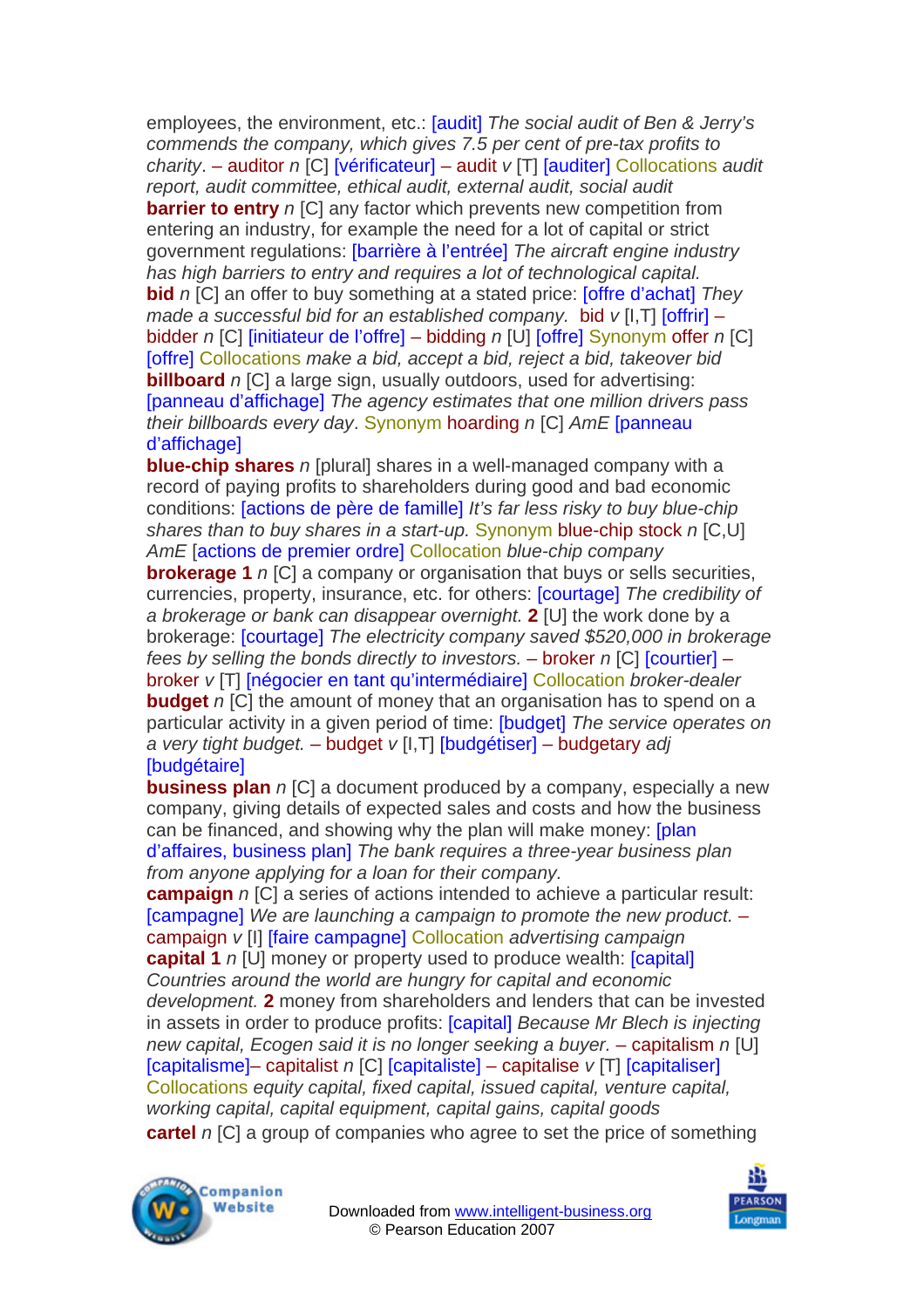they produce at a fixed level in order to limit competition and increase their own profits: [cartel] *The oil cartel, OPEC, has just had its first major success in forcing up oil prices.* 

**central bank** *n* [C] the official bank of a country, which is responsible for setting interest rates, controlling the money supply, producing bank notes and keeping the country's supply of foreign currency and gold, etc.: [banque centrale] *China's central bank said that a decline in interest rates is unlikely.* 

**chief technology officer** abbreviation **CTO** *n* [C] the manager with the most authority concerning technology: [directeur de la technologie] *The Chief Technology Officer announced the company's intention to launch a new consumer electronics product next month.* 

**clearing bank** *n* [C] one of the high street banks that issues and accepts cheques and passes them through the banking system: [banque de compensation] *All cheques have to be authorised by the clearing bank before being accepted.* Synonym commercial bank *n* [C] [banque commerciale]

**collaborate** *v* [I] to work with someone on a project: **[collaborer]** The two *teams collaborated well.* – collaboration *n* [U] [collaboration]

**collateral** *n* [U] assets promised by a borrower to a lender if the borrower cannot repay a loan: [garantie] *When the firm went bankrupt, he lost his home because he had used it as collateral for the business.* Synonym security *n* [U] [nantissement]

**commercial** *n* [C] an advertisement on television, radio, or at the cinema: [spot publicitaire] *The campaigns were designed to run as television or cinema commercials.*

**commission 1** *n* [C] an amount of money paid to someone according to the value of goods, shares, bonds, etc. they have sold: [commission] *He didn't charge a commission on trades, as other brokers do.* **2** an official organisation that ensures that the law is obeyed in a particular activity: [commission] *The Equal Opportunities Commission works to eliminate sex discrimination.* 

**commit**  $v$  [I, T] to agree to do something or say that someone else will do something: [s'engager] *Sorry, I've already committed myself to working on the other team.* – commitment *n* [U] [engagement] – committed *adj* [engagé] **competitive advantage** *n* [C] an advantage that makes a company more able to succeed in competing with others: [avantage concurrentiel] *Advanced Micro's chip carries the competitive advantage of using less power than Intel's.* Collocation *comparative advantage* 

**component** *n* [C] **1** one part of something: [élément] *The microchip department is the main component of our technology division.* **2** one part used in making a piece of equipment: [composant] *TTPcom is a firm that designs and manufactures software components for satellite navigation systems.* 

**conglomerate** *n* [C] a large business organisation consisting of different companies that have joined together: [conglomérat] *TWE is a cable TV and film subsidiary of the world's largest media conglomerate.* 

**contractor** *n* [C] a person or company that makes an agreement to do work or provide goods for another company: [prestataire, fournisseur] *The* 



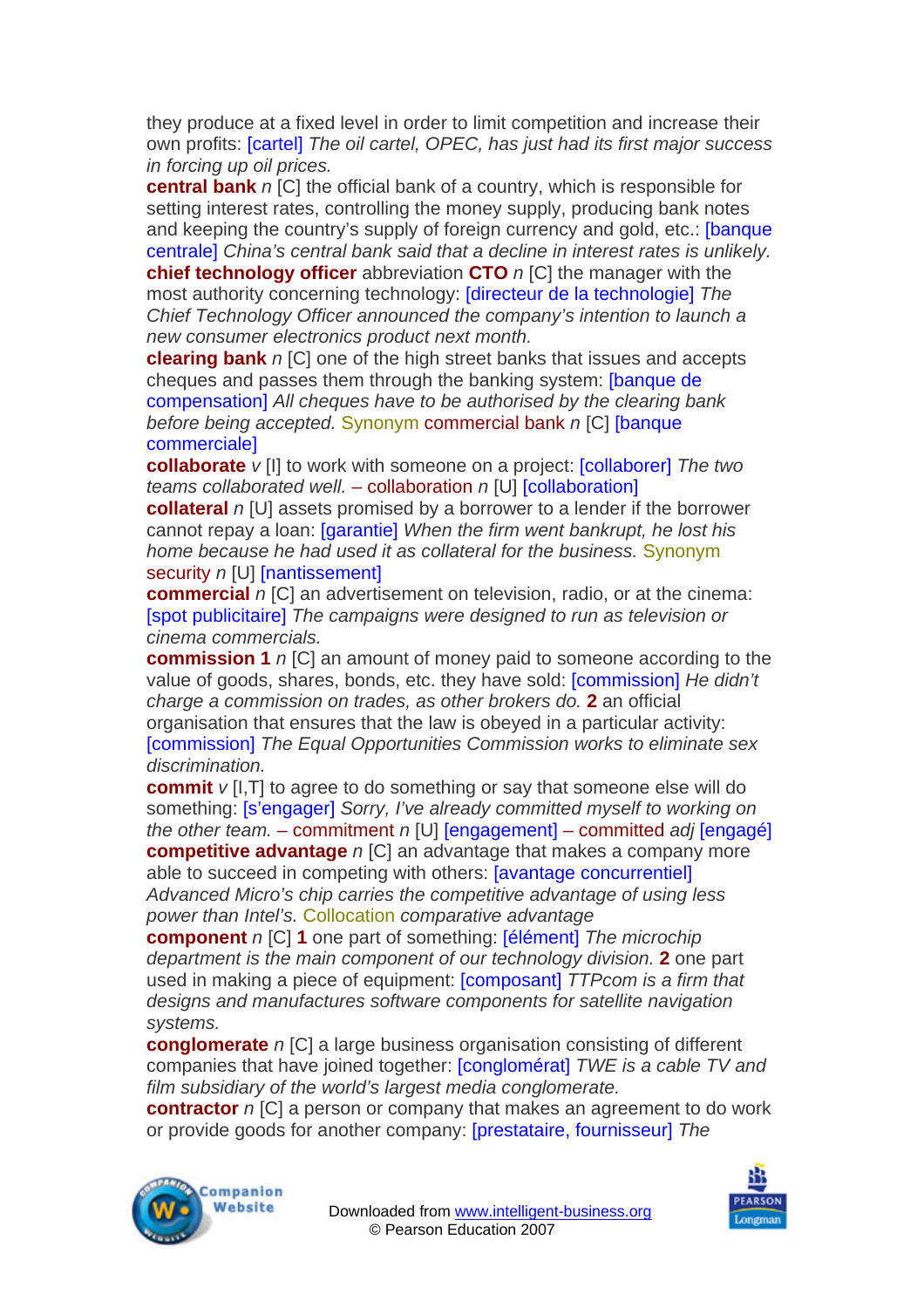*company has no plans to expand its use of contractors. – contract n [C]* [contrat]

**control** *v* [T] to limit something or prevent it from increasing too much; check that something is as it should be: [contrôler] *To help control costs, the company cut salaries by 12 per cent last month.* – control *n* [C] [contrôle] – controller *n* [C] [contrôleur]

**co-ordinate**  $v$  [T] to organise all the different parts of something to ensure an effective operation: [coordonner] *Your job is to co-ordinate the different aspects of the project*. – co-ordination *n* [U] [coordination] – co-ordinator *n*  [C] **[coordinateur]** 

**core business** *n* [C] the business that makes the most money for a company and that is considered to be its most important and central one: [cœur de métier] *US car maker Chrysler is to sell off its \$1 billion technology arm to concentrate on its core business.* 

**corporate culture** *n* [C,U] the attitudes or beliefs that are shared by a particular organisation: [culture d'entreprise] *Working late hours seems to be part of the corporate culture.* 

**corporate identity** *n* [C,U] the way in which a company uses similar designs and colours on all its products, advertisements, letters, etc. so that people will become familiar with the company: [identité d'entreprise] *People throughout the world recognise our company thanks to our strong corporate identity.* 

**creative director** *n* [C] someone who is in charge of the work relating to producing advertisements and image campaigns for a company: [directeur de la création] *The new creative director wants the communications department to start working on a whole new image of corporate social responsibility for the company.* 

**crude oil** *n* [U] oil in a natural condition, before it has been transformed in an industrial process in order to separate it into different products: [pétrole brut] *300 million tons of crude oil are exported every year.* Synonym crude *n*  [U] (when used in the context of the oil industry) [brut]

**customise**  $v$  [T] to make, build or adapt especially for a customer: [personnaliser] *Our training courses are customised to suit all our customers' specific needs.* 

**damages** *n* [plural] money that a court orders someone to pay someone else for harming them or their property, or causing them financial loss: [dommages-intérêts] *The group is facing claims for damages due to faulty components.* Synonym compensation *n* [U] [compensation]

**data** *n* [plural] information or facts about a particular subject that someone has collected: [données] *We cannot tell you the results until we have looked at all the data.* Collocations *data bank, data management, data mining, data processing, data warehouse*

**database** *n* [C] an organised set of information stored in a computer: [base] de données] *A database of more than 14,000 training courses is being marketed by an information services company.* 

**deadline** *n* [C] a date or time by which you have to do or complete something: [date limite] *The team will never meet these deadlines; they're too tight!* 



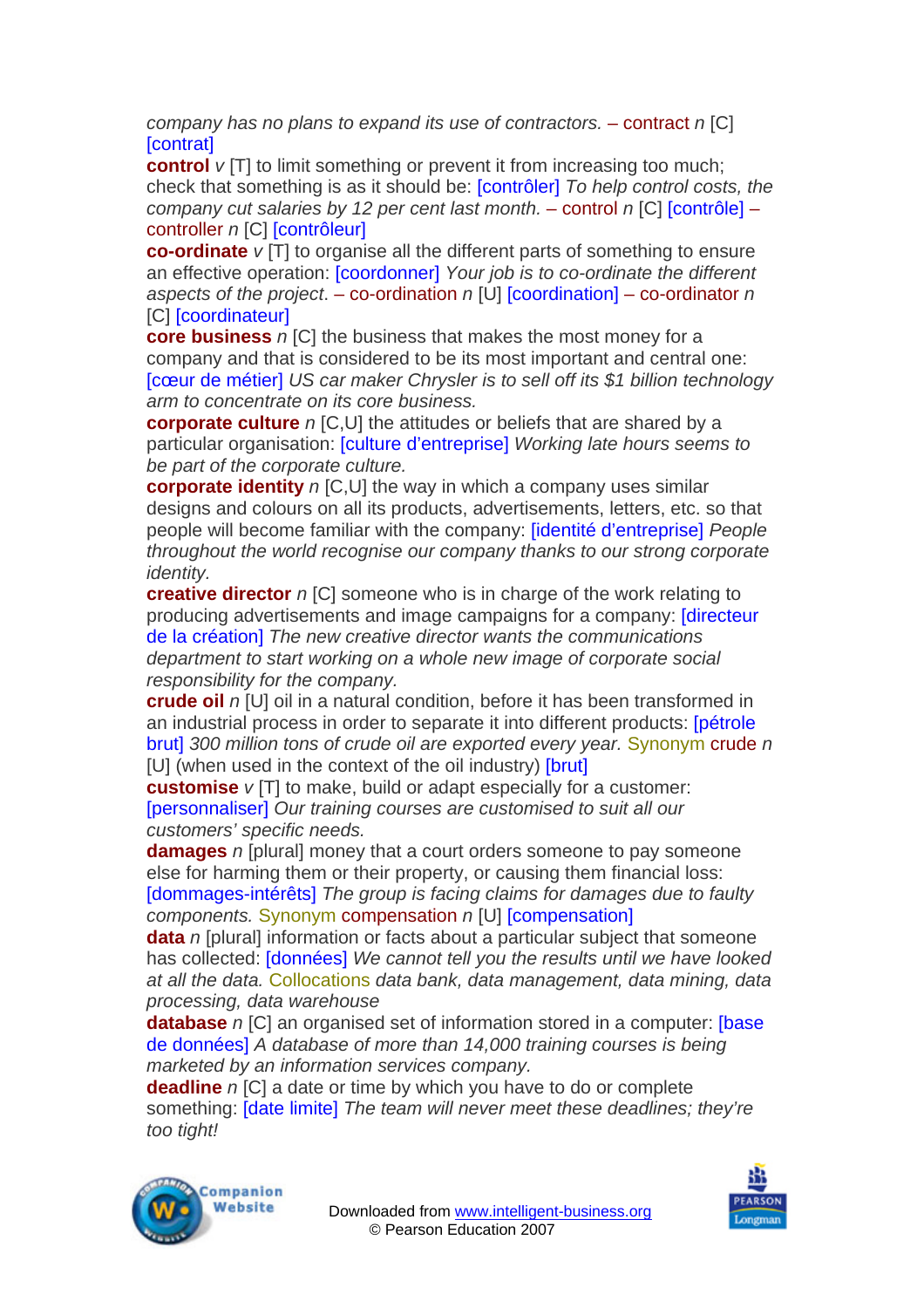**defendant** *n* [C] the person or organisation in a court of law accused of doing something illegal or of causing harm to another person: [défendeur] *The defendant was accused of fraud and tax evasion.* 

**delay** *n* [C] the situation in which something does not happen or start when it should do: [retard] *The government has been blamed for the delay in executing the project.* – delay *v* [I,T] [retarder]

**delegate** *n* ICI someone who has been chosen by their company to attend a conference, meeting or training course: [délégué] *We sent several delegates on a new management training course.* – delegate *v* [T] **Idéléquer1** 

**differentiate** *v* [T] when a company differentiates its products, it shows how they are different from each other and from competing products:

[différencier] *The only viable strategy was to differentiate Citibank credit cards from all the low-cost alternatives.* – differentiation *n* [U] [différenciation]

**display** *n* [C] an attractive arrangement of objects for people to look at or buy, for example in a shop: [présentation] *There was a wide range of goods on display.* – display *v* [T] [afficher, présenter]

**distribution** *n* [U] the actions involved in making goods available to customers after they have been produced, for example, moving, storing and selling the goods: [distribution] *The company plans to establish a network of central warehouses to make product distribution more efficient.* Collocations *distribution chain / channel / network* 

**dividend** *n* [C] a part of the profits of a company for a particular period of time paid to the shareholders for each share that they own: [dividende] *The company has announced a dividend of 25 cents per ordinary share.*  Collocations *annual dividend, interim dividend, share dividend, dividend yield, dividend payment* 

**download**  $v$  [T] to move computer software or information from one computing device to another: [télécharger] *You can now download music and video clips from the internet onto your mobile phone.* – download *n* [C] **Itéléchargementl** 

**economies of scale** *n* [plural] the advantages that a big factory, shop, etc. has over a smaller one because it can spread its fixed costs over a larger number of units and therefore produce or sell things more cheaply: [économies d'échelle] *Toys 'R' Us buys massive quantities directly from manufacturers and has gigantic stores with huge economies of scale.*  **end user** *n* [C] the person who actually uses a particular product, rather than someone involved in its production or sale: [utilisateur final] *End users can often choose who they buy their electricity from.* 

**entrepreneur** *n* [C] someone who starts a company, arranges business deals and takes risks in order to make a profit: [entrepreneur] *State governments had sought to promote economic growth by working closely with local entrepreneurs.* – entrepreneurship *n* [U] [entrepreneuriat] – entrepreneurial *adj* [entrepreneurial]

**equity 1** *n* [U] the capital that a company has from shares rather than from loans: [capitaux propres] *The strong market will encourage companies to use equity to finance acquisitions.* Collocation *shareholder equity* **2** [plural]



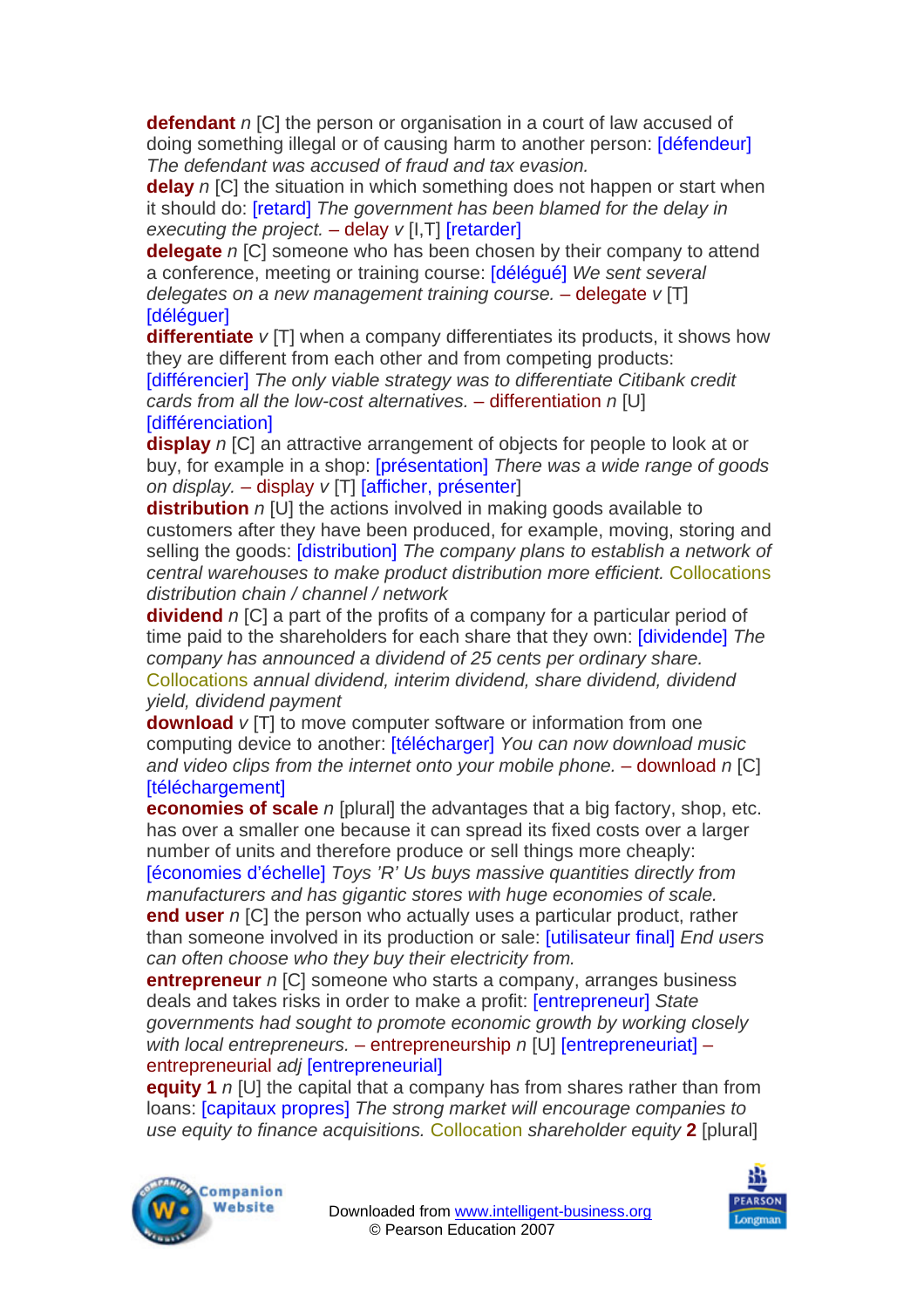the shares of a company listed on the Stock Exchange: [actions] *Investors are placing funds in equities as they look for higher returns on their investments.* 

**estimate**  $v$  [I, T] to calculate what you think the value, size, amount, etc. of something will probably be: [estimer] *The value of the deal is estimated at £12m.* – estimate *n* [C] [estimation] – estimation *n* [C] [estimation]

**exchange rate** *n* ICI the price at which one currency can be bought with another: [taux de change] *If the euro-dollar exchange rate remains at its current level, US exporters could lose \$5 billion in business annually*. Collocations *fixed exchange rates, floating exchange rate* 

**exclusivity** *n* [U] the fact that a product is so expensive that not many people can afford to buy it: [exclusivité] *Porsche highlighted its exclusivity by aiming at the high end of the luxury-car segment.* – exclusive *adj [exclusif]*

**exhibition** *n* [C] a public event where businesses and other organisations show their products or services: [exposition] *Exhibitions and trade shows are expensive but effective ways to promote products.* 

**facilitator** *n* [C] someone who helps a team to work together effectively: [animateur de groupe, facilitateur] *A facilitator should remain neutral and ensure everyone follows the agreed ground rules. – facilitate v [T] [faciliter]* **fee** *n* [C] an amount of money paid to a professional person or organisation for their services: [frais, honoraires] *Legal fees for registering a company range from \$500 to \$1,000.* 

**feedback** *n* [U] advice or criticism about how someone is doing their job: [retour d'information] *I'm sure he'll improve if he gets positive feedback after each task.* 

**forecast** *n* [C] a description of what is likely to happen in the future, based on information that is available now: [prévision] *The figures for 2015 are forecasts, the others are actuals.* – forecast *v* [I,T] [prévoir] Synonyms prediction *n* [C] [prédiction] – projection *n* [C] [projection] Collocations *economic forecast, profit forecast, sales forecast, to make a forecast, forecast growth* 

**fortune** *n* [C] a very large amount of money: [fortune] *He made a fortune by investing on the stock exchange.* 

**fossil fuel** *n* [C] a fuel such as coal, gas or oil that is produced by the gradual decay of animals or plants over millions of years: [combustible fossile] *Fossil fuels currently account for about 90 per cent of world energy consumption.* 

**fraud** *n* [U] a method of illegally getting money from a person or an organisation, often using clever and complicated methods: [fraude] *The external auditor discovered the firm was involved in massive fraud.* – fraudulent *adj* [frauduleux]

**fuel** *n* [C,U] a substance such as coal, gas or oil that can be burned to produce heat or energy: [combustible] *The rising cost of fuel has prompted protests across Europe*. – fuel *v* [T] [alimenter]

**gasoline** abbreviation **gas** *n* [U] *AmE* a liquid obtained from petroleum, used mainly for producing power for the engines of motor vehicles: [essence] *The US alone consumes well over a hundred billion gallons of* 



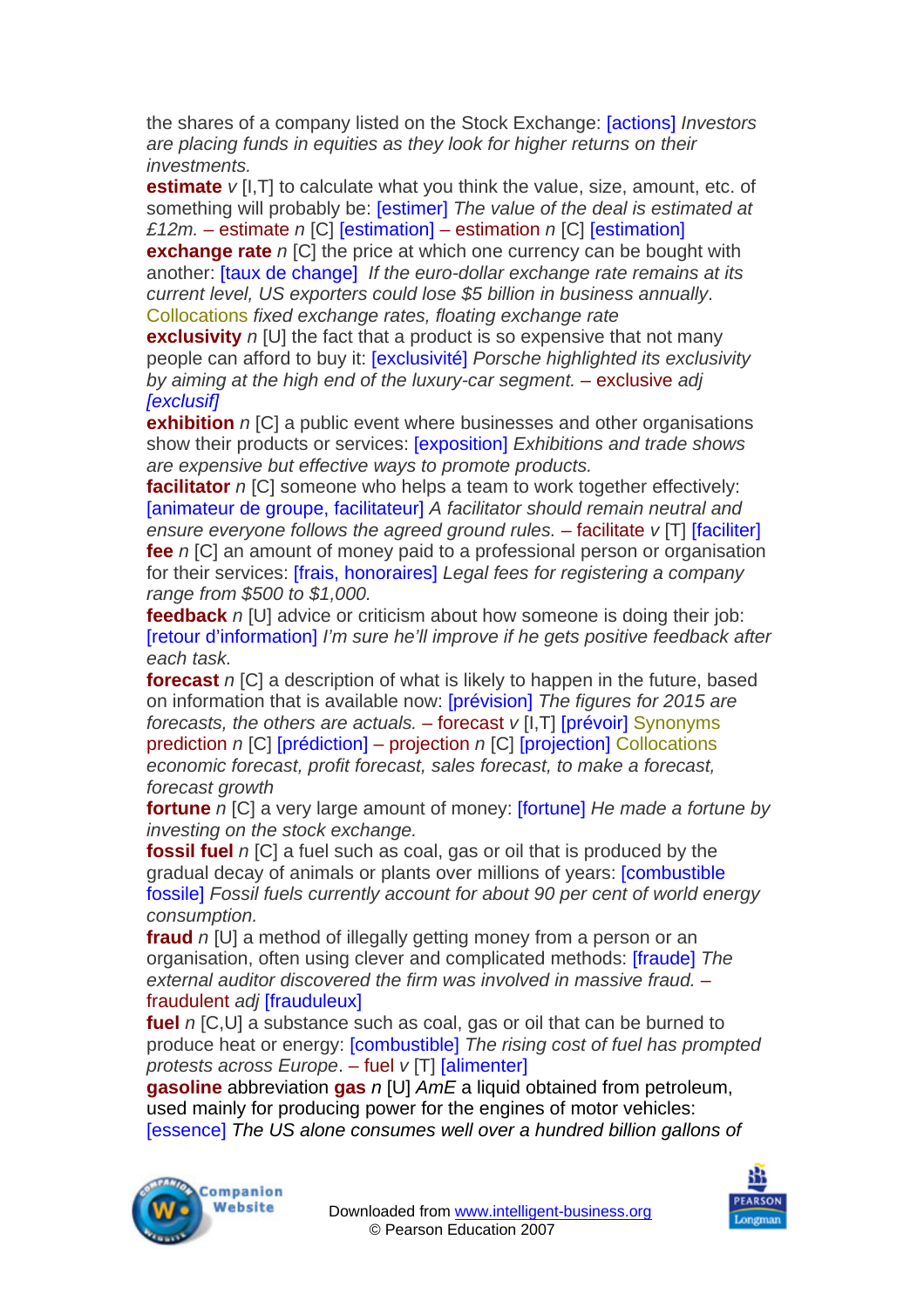*gasoline per year.* Synonym petrol *n* [U] *BrE* [essence]

**gather** *v* [T] to collect information, ideas, etc.: [collecter] *Successful market research depends on the quality of the information that is gathered.*  **goal** *n* [C] something that you hope to achieve in the future: [objectif] *Our goal is to meet all the team's requirements.* Synonyms aim *n* [C] [but] – objective *n* [C] [objectif]

**hardware** *n* [U] computer machinery and equipment: [matériel] *The continued evolution of computer hardware imposes new challenges.*  **incentive** *n* [C] something which is used to encourage people, especially to make them work harder and produce more: [incitation] *Training opportunities for staff can be more of an incentive than financial bonuses.*  **information** *n* [U] facts or details that tell you about something or someone: [informations] *Corporations are making more financial information available* 

*to investors.* Collocations *inside information, information system, information technology*

**ingredient** *n* [C] a component or element that is added to form a compound or mixture: [ingrédient] *Mineral oil and petroleum are the basic ingredients in many cosmetic products.* 

**initial public offering** abbreviation **IPO** *n* [C] an occasion when a company offers shares on a stock market for the first time: [premier appel public à l'épargne] *The government will sell 40 per cent of the company through an initial public offering.* 

**intelligence** *n* [U] information that is collected about the activities of an organisation or individual: [renseignements] *We provide confidential reports and intelligence for companies operating in the biotechnology sector.*  Collocations *business intelligence, competitive intelligence* 

**interest 1** *n* [U] an amount paid by a borrower to a lender, for example by a bank to someone who saves money with them: [intérêt] *Any spare cash is best put in a savings account where it can earn interest*. **2** the rate of interest at which a particular sum of money is borrowed or lent: [intérêt] *Small businesses have to pay interest at 12 per cent and upwards if they go through microfinance institutions*. Collocations *interest rate / rate of interest*  **invention** *n* [C] **1** a new product that was not available before: [invention] *The paperclip was one of the most useful inventions of the twentieth century!* **2** [U] when something is made or designed for the first time: [invention] *Mobile phones have changed considerably since their invention.* 

## – inventor *n* [C] [inventeur] – inventive *adj –*[inventif]

**investment bank** *n* [C] a bank that buys stocks and shares and then sells them to members of the public, and offers financial advice to businesses: [banque d'investissement] *JPMorgan is a leading US investment bank specialising in asset management.* Synonyms corporate bank *n* [C] [banque d'affaires]– merchant bank *n* [C] [banque d'affaires]–

**issue** *v* [T] to make securities such as bonds and shares available for people to buy: [émettre] *In January, AMR issued five million new shares.* – issue *n* [C] [émission] Collocation *share issue* 

**launch** *v* [I,T] to show or make a new product available for sale for the first time: [lancer] *The company is launching a new range of perfumes.* – launch *n* [C] [lancement]



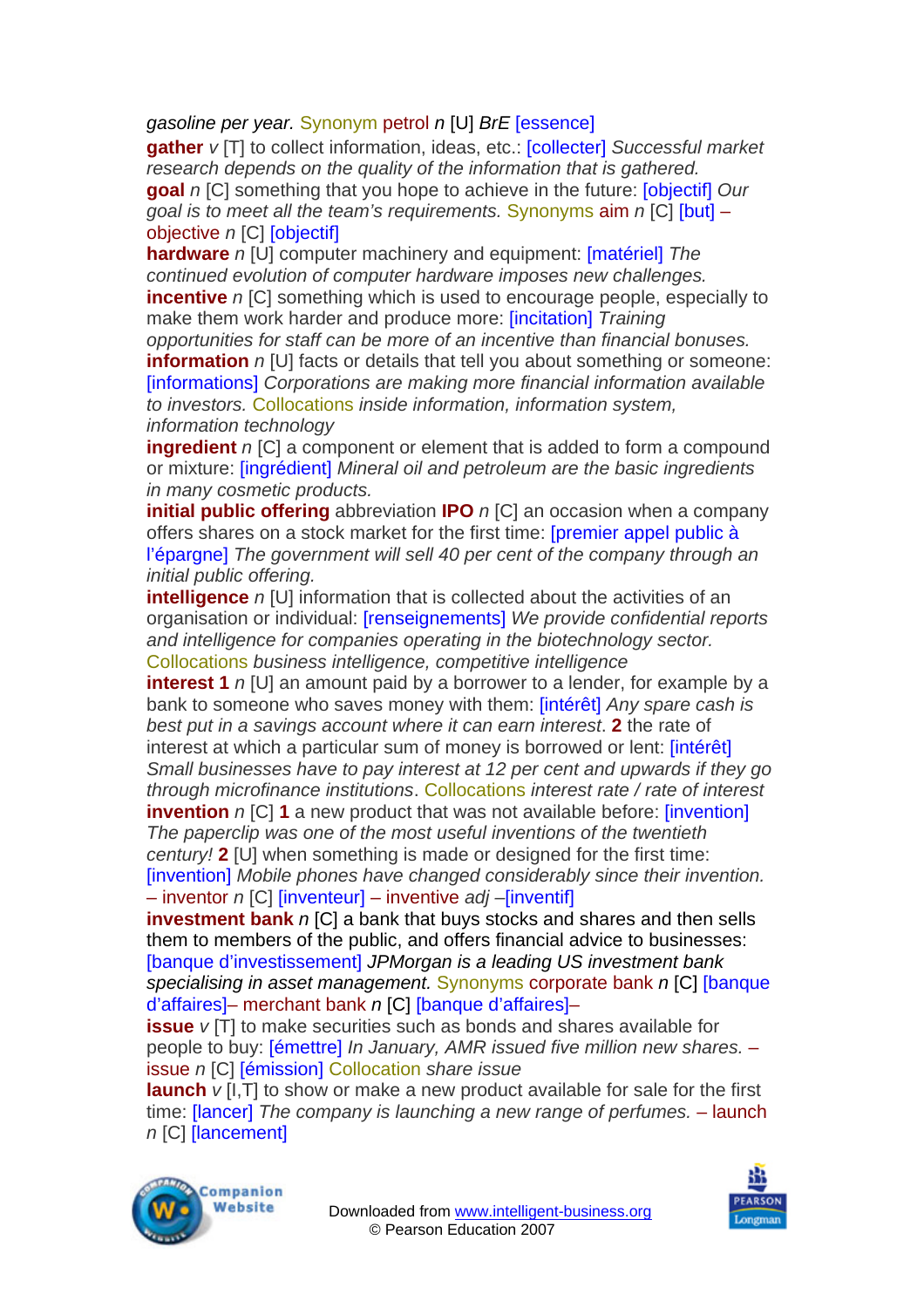**lawsuit** *n* [C] a charge, claim or complaint against a person or an organisation that is made in a court of law by a private person or company, not by the police or state: [poursuite] *Local residents have filed a lawsuit over water pollution.* Synonym court case *n* [C] [procès]

**legal action** *n* [C,U] the process of taking a case or a claim against a person or organisation to a court of law: [action en justice]*The European Commission is threatening to take legal action in order to protect the environment.* Synonym litigation *n* [U] [litige]

**legal department** *n* [C] the service in a company or organisation that looks after all matters relating to questions of law: [service juridique] *Our legal department is preparing the new licensing agreement.* 

**litigate** *v* [I,T] to take a claim or complaint against a person or organisation to a court of law: [intenter une action en justice] *Angry consumers have announced that they will litigate.* – litigant *n* [C] [partie plaignante] – litigation *n* [U] [litige] – litigious *adj* [litigieux]

**lucrative** *adj* an activity, project, job, etc. that is lucrative makes a lot of money: [lucratif] *Investing in the Euro tunnel wasn't as lucrative as investors thought it would be.* Synonym profitable *adj* [rentable]

**market share** *n* [C,U] the proportion of the total market that is supplied by a particular company: [part de marché] *If the two companies' market shares are combined, they'll have 28 per cent of the US market.* 

**mass consumption** *n* [U] buying and using products and services on a large scale: [consommation de masse] *Mass consumption has transformed not only industry but society as a whole.* 

**mass market** *n* [U] the market for standardised consumer products: [marché de masse] *We access the mass market by selling our clothing range in department stores.* 

**measurement** *n* [C] the result of an evaluation of the size or dimension of something: [mesure] *Precise measurements of business performance enable managers to make better decisions.* 

**media** *n* [plural] the (mass) media are all the different ways of entertaining and giving information to the public and advertising goods, for example, television, radio, newspapers and the internet: [médias] *The company is keen to get its views across in the media.* 

**merger** *n* [C] the creation of a new company by joining two separate companies: [fusion] *The merger between the two biggest supermarket chains will have to be approved by the authorities. – merge v [I,T]* **[fusionner]** 

**model** *n* [C] a particular type or design of a machine or device: [modèle] *This is the most expensive model in our range of luxury watches.* 

**monetary policy** *n* [C] the way a central bank controls the amount of money in the economy at a particular time, for example by changing interest rates: [politique monétaire] – *Unless the Bank of Japan relaxes monetary policy and makes borrowing easier, the stock market is unlikely to improve.*  **monopoly** *n* [C,U] a situation where a business activity is controlled by only one company or by the government and other companies do not compete with it: [monopole] *Many national airlines used to be monopolies, but this is no longer the case.* – monopolist *n* [C] [monopolisateur] – monopolise *v* [T]



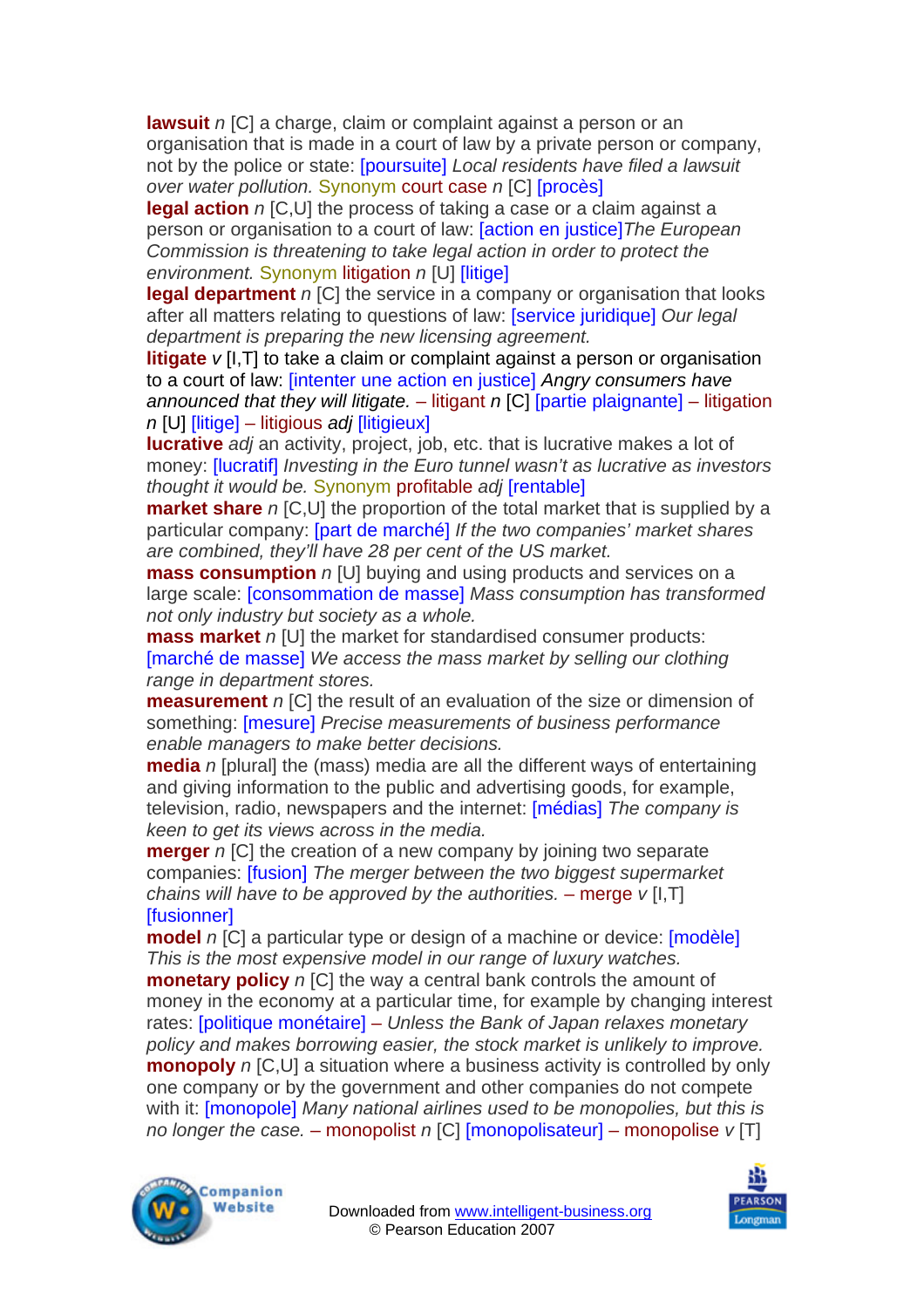## [monopoliser]

**motivation** *n* [U] willingness, eagerness or desire to do something without being forced to do it: [motivation] *Some of the staff seem to lack motivation.*  – motivate *v* [motiver] [T] – motivated *adj* [motivé]– motivational *adj* [de

motivation] Collocations *highly motivated, motivational skills, motivational techniques* 

**multinational** *adj* a multinational organisation has offices, factories, activities, etc. in many different countries: [multinational] *Big multinational companies can earn huge profits.* 

**nanotechnology** *n* [U] a science that combines computer technology and chemistry to build things from atoms: [nanotechnologie] *Nanotechnology could allow us to invent devices that manufacture at almost no cost, by replicating atoms in the way that computers produce information.* 

**network** *n* [C] a group of people or organisations that are connected or that work together: [réseau] *It is important to build up a network of professional contacts.* – networking *n* [U] [réseautage] – network *v* [I] [réseauter, constituer des réseaux]

**network** *n* ICI a set of computers which are connected to each other and operate as part of the same system, able to exchange information and messages: [réseau] *Incoming orders are processed automatically by the computer network.* 

**nuclear power** *n* [U] the energy, usually in the form of electricity, that is produced by a nuclear reactor: [énergie nucléaire] *The expansion of nuclear power depends substantially on politi*cs.

**outsource** *v* [T] to transfer work to an outside supplier: [externaliser] *The company outsourced all their financial operations to an accounting consultant.* – outsourcing *n* [U] [externalisation] Synonym subcontract *v* [T] [sous-traiter]

**portfolio 1** *n* [C] a collection of shares owned by a person or a company: [portefeuille] *Over 50 per cent of his portfolio is in European shares and the rest is in American and Asian investments.* **2** all the products or services offered by a business: [portefeuille] *The company has struck a deal with a biotechnology company of similar size and product portfolio.* Collocations *portfolio management, portfolio manager, portfolio mix* 

**positioning** *n* [U] the way people think about a product in relation to the company's other products and to competing products, or the way that the company would like them to think about it: [positionnement] *A price reduction may have the effect of damaging the brand's image and positioning.*

**power plant** *n* [C] a factory or building that generates electricity, usually by the burning of fossil fuels: [centrale électrique] *The new power plant will generate enough power to meet the annual residential needs of nine million people.* 

**pricing** *n* [U] the prices of a company's products or services in relation to each other and in relation to those of competitors, and the activity of setting them: [prix, fixation des prix] *Aggressive pricing helped increase our sales.*  Collocations *pricing agreement, pricing policy / strategy, pricing structure, discount pricing* 



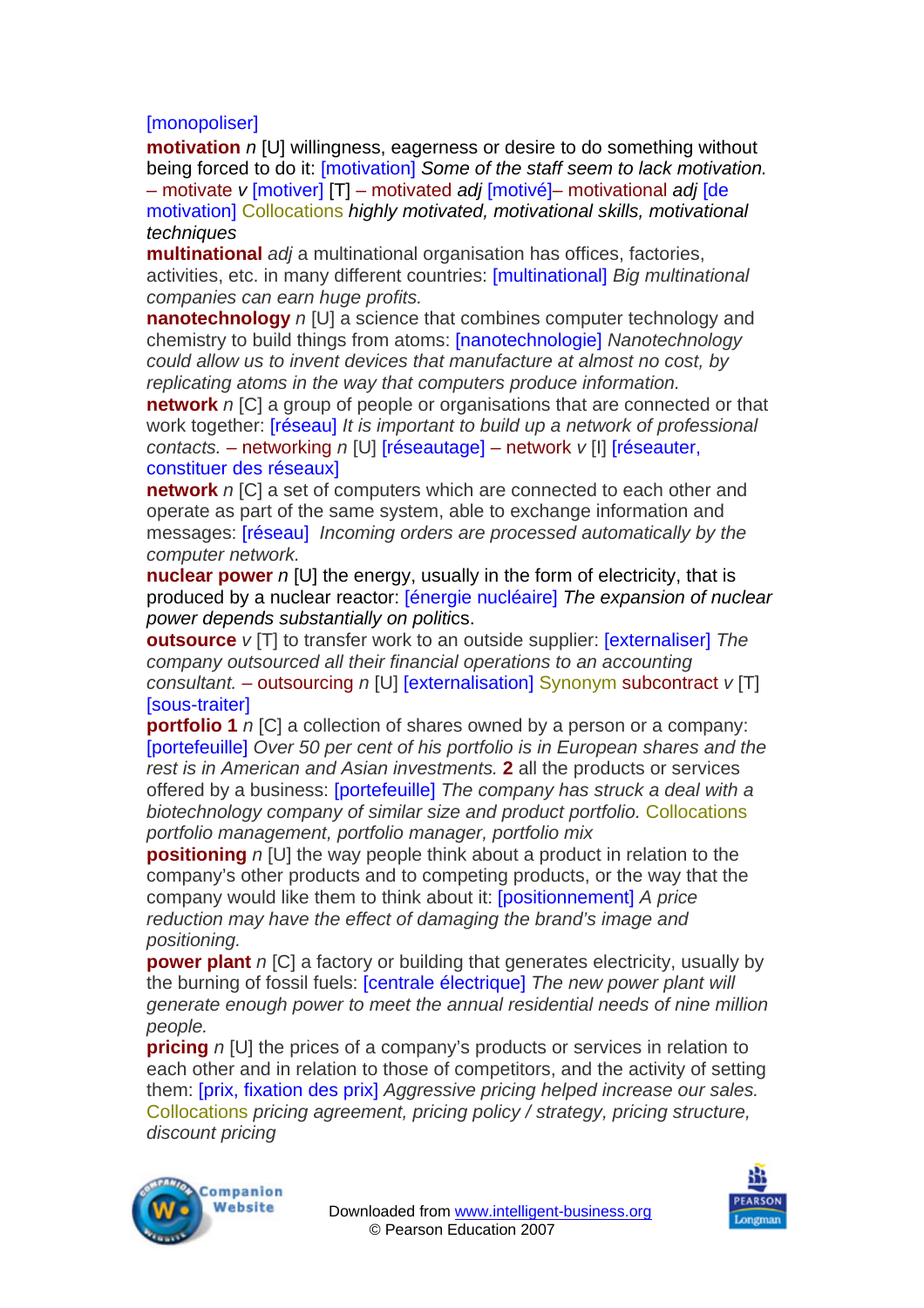**procedure** *n* [C] the accepted method and order of doing something in a formal situation: [procédure] *We are currently reviewing our procedures for invoicing our customers.* 

**process**  $v$  [T] to put information into a computer to be examined and to produce a particular result: [traiter] *The accounts are processed by the central system.* – process *n* [C] [processus] – processor *n* [C] [processeur] Collocations *(electronic) data processing, word processing* 

**product demonstration** *n* [C] an act of explaining and showing how a product works or how something is done: [démonstration de produit] *We organise weekly, live product demonstrations.* 

**product placement** *n* [C,U] when the maker of a product arranges for it to appear or be used in a film or television programme, as a form of advertising: [placement de produit] *Product placement in video games is part of a new strategy by advertisers eager to reach the young consumer.*  **production 1** *n* [U] The process of making or growing things to be sold as products, usually in large quantities: [production] *Toshiba is increasing production of its popular line of laptop computers.* **2** an amount of something that is produced: [production] *In August, production of passenger cars climbed 12 per cent from a year earlier.* – produce *v* [T] [produire] – productive *adj* [productif] Collocations *just-in-time production, mass production, production costs, production line, production manager, production plant, production process* 

**profit margin** *n* [C] the difference between the price of a product or service and the cost of producing it, or between the cost of producing all of a company's products or services and the total sum they are sold for: [marge bénéficiaire] *Slow sales have cut profit margins in the industry.* 

**project** *n* [C] an important and carefully planned piece of work that will create something new or improve a situation: [projet] *British Aerospace expected the project to be completed by 2005.* Collocations *project finance, project management, project manager, pilot project* 

**promotion** *n* [C] an activity such as special advertisements or free gifts intended to sell a product or service: [promotion] *ABC has announced a joint promotion with Mullen.* – promote *v* [T] [promouvoir] – promotional *adj*  [promotionnel] Collocations *seasonal promotion, promotional campaign, promotional price* 

**public relations** abbreviation PR *n* [plural] the activity of telling the public about an organisation, person, product, etc. so that people think of them in a good way: [relations publiques] *Good public relations is always good for a business.* Collocations *public relations officer (PRO), public relations agency* 

**publicise** *v* [T] to give information about something to the public, so that they know about it: [annoncer, publiciser] *Car makers are publicising a new generation of fuel-efficient vehicles.* – publicity *n* [U] [publicité] – publicist *n*  [C] [publicitaire]

**reserve** *n* [C] an amount of something valuable such as oil, gas, etc., kept for future use: [réserve] *Most countries have a strategic reserve of petroleum which they can use if supply is interrupted.* 

**revolution** *n* ICI a complete change in ways of thinking, methods of



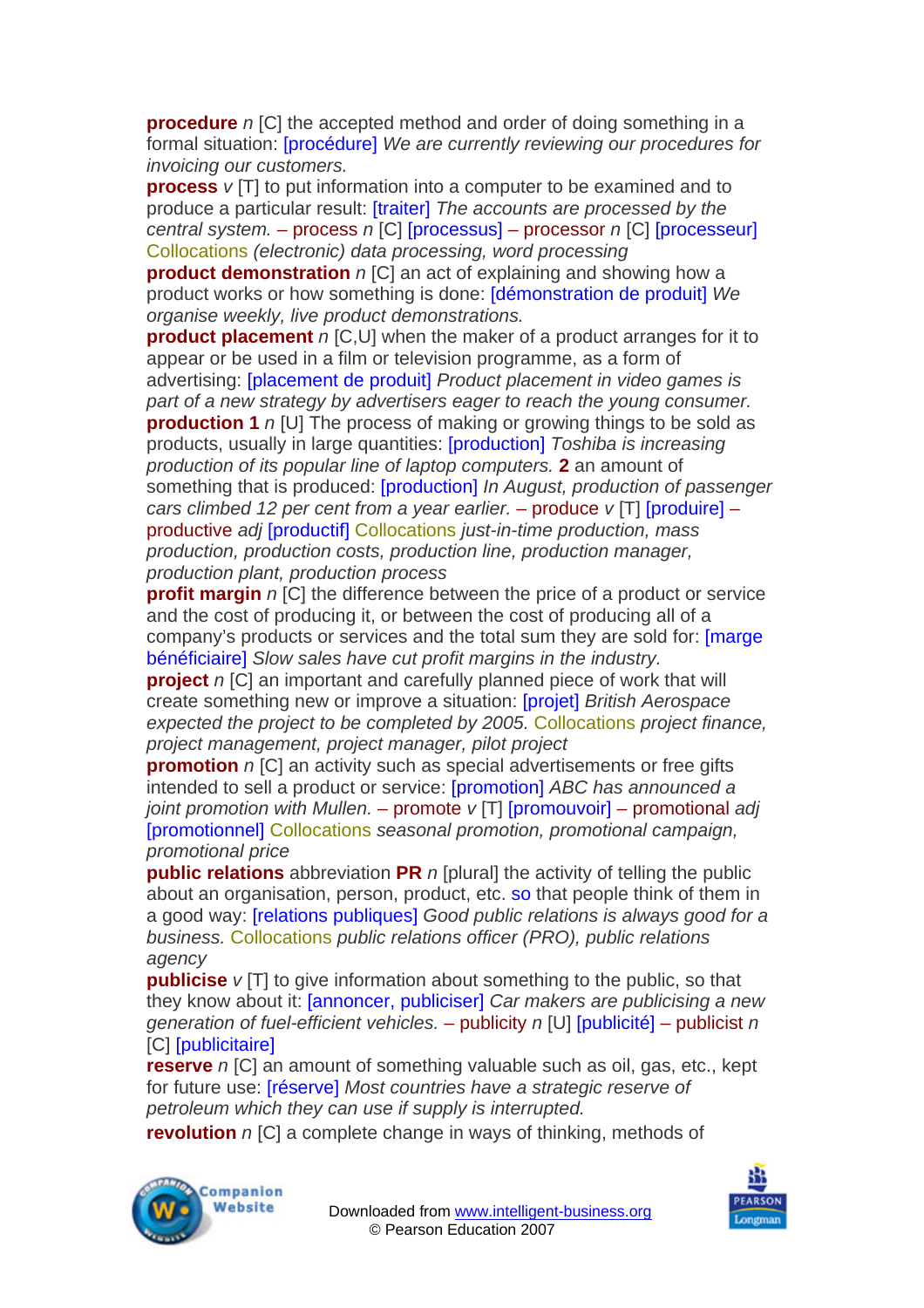working, etc.: [révolution] *Computer technology has caused a revolution in working practices*. – revolutionise *v* [T] [révolutionner] – revolutionary *adj*  **[révolutionnaire]** 

**Sarbanes-Oxley Act** *n* US government legislation introduced to ensure honest accountancy and corporate governance practices in US companies: [loi Sarbanes-Oxley] *The USA's response to Enron and other scandals was to introduce strict financial controls through the Sarbanes-Oxley Act.* **scarce** *adj* if something is scarce, there is not enough of it available: [rare] *Demand is up, supply is dwindling and new finds are scarce. – scarcity n [U]* **Trareté1** 

**schedule** *n* [C] a plan of what someone is going to do and by when they are going to do it: [calendrier d'exécution] *We are running several weeks behind schedule.* – schedule *v* [T] [planifier] Collocation *time schedule*  **Securities Exchange Commission** abbreviation **SEC** *n* [U] the US agency

responsible for stock market regulation: [commission de contrôle des opérations de bourse des Etats-Unis, SEC] *The SEC is looking into a large US corporation's investment arrangements, as it thinks they may be illegal.*  **seminar** *n* ICI a fairly informal meeting of a group of people, who share information and ideas and often discuss matters relating to work:

[séminaire]*The people attending the management training seminar were all from accountancy firms.* 

**settlement** *n* an agreement to resolve a dispute before it is taken to court: [règlement à l'amiable] *The two companies refused to disclose the financial details of their out-of-court settlement.* 

**share** *n* [C] a unit of the capital of the company. Shares in listed companies can be bought and sold on the stock exchange: [action] *Investors are having to pay a higher price for the company's shares.* – shareholder *n* [C] [actionnaire] – stockholder *n* [C] *AmE* [actionnaire] – shareholding *n* [C] [participation] Synonym stock *n* [C] *AmE* [action] Collocations *share capital, share certificate, share dealing, share issue, share price* 

**shortage** *n* [C,U] a situation in which there is not enough of something that people need or want: [pénurie] *Illegal exports and high world oil prices are the main causes of the current fuel shortage.* 

**software** *n* [U] sets of programs put into a computer to perform particular tasks: [logiciel] *There's plenty of good software on the market to help us improve security.* 

**specifications** *n* [usually plural] a detailed description of how something should be designed or made: [caractéristiques techniques] *They delivered parts that did not conform to contract specifications.* Collocation *job specifications* 

**speculate**  $v$  [I] to buy goods, shares, property, etc. in the hope that their value will increase so that they can be sold for a profit: [spéculer]– *Many individuals are now speculating on the stock exchange through special savings schemes provided by their banks.* – speculation *n* [U] [spéculation] – speculative *adj* [spéculatif]

**sponsor** *v* [T] to give money to pay for a television programme, a sports or arts event, training, etc., in exchange for advertising or to get public attention: [sponsoriser, parrainer] *Eagle Star Insurance sponsored the* 



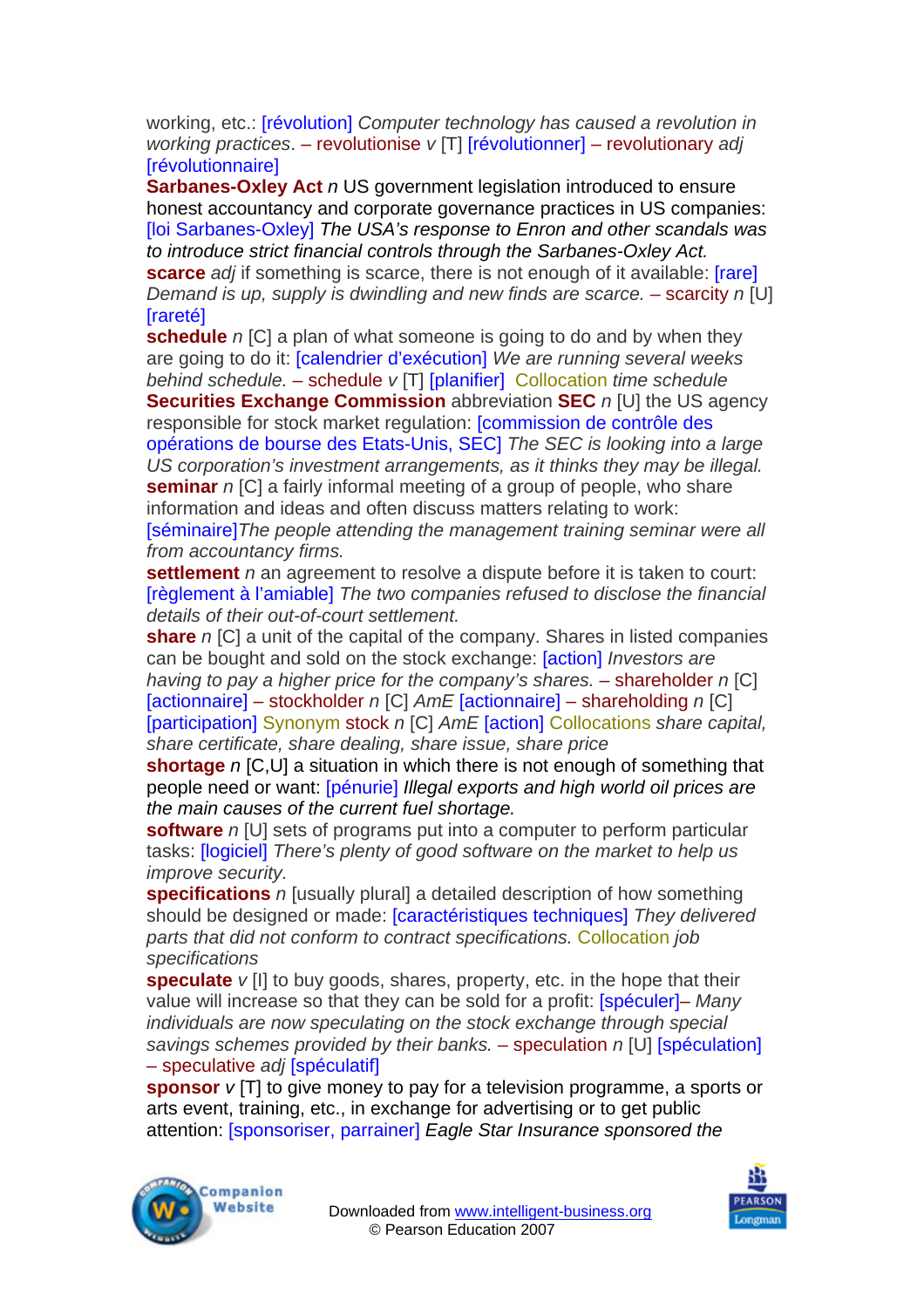*charity's first TV campaign.* – sponsor *n* [C] [sponsor, parrain]– sponsorship *n* [U] [parrainage]

**spreadsheet** *n* [C] a computer program that can show rows of figures and perform calculations with them. Spreadsheets are often used to work out sales, taxes, profits and other financial information: [tableur] *Most spreadsheets can transform data and figures into graphs and charts.* 

**staff loyalty** n [U] if staff are loyal to their company, they enjoy working for it, they keep company secrets and tend to stay for a long time: [fidélité du personnel] *The Human Resources department has built up staff loyalty by ensuring good working conditions, awarding regular bonuses and providing in-company training.* 

**stakeholder** *n* [C] a person or group of people who are considered to be an important part of an organisation because they have responsibility within it or receive advantages from it: [partie prenante] *When a company is new and small it can stay close to its stakeholders – staff, customers and suppliers.* 

**stock exchange** *n* [C] a market where company shares are traded: [bourse] *Companies listed on the Madrid stock exchange dropped about 3 per cent this year.* 

**strategic alliance** *n* [C] an alliance formed as part of a plan with important aims: [alliance stratégique] *Singapore airlines and Lufthansa have announced a strategic alliance with broad implications for competition.*  **stress** *n* [U] continuous feeling of worry about your work or personal life that prevents you from relaxing: [stress] *He has been under a lot of stress at work recently, due to tight deadlines and staff shortages.* – stressful *adj*  [stressant] Collocations *stress-related (illness), stress management*  **subcontractor** *n* [C] a person or company who is paid to do part of the work of another person or company: [sous-traitant] *Always check whether a contractor is using subcontractors, and who is liable if things go wrong.*  **sue** *v* [I,T] to make a legal claim against someone, especially for an amount of money, because you have been harmed in some way. [poursuivre en

justice] *The company was sued for non payment by their supplier.*  **surveillance** *n* [U] the act of monitoring a person or group of people: [surveillance] *Employees must be notified if they are under surveillance at their workplace.* 

**sustainable** *adj* an action or process that is sustainable can continue or last for a long time: [durable] *The benefits from sustainable fuels would be enormous.* – sustainability *n* [U] [durabilité] Synonym renewable *adj*  [renouvelable] Collocation *sustainable development* 

**switch**  $v$  [I, T] to change from one thing to another, usually suddenly: [changer de, passer à] *Consumers are switching to more affordable brands.* 

**synergy** *n* [C,U] additional advantages, profits, etc. that are produced by two people or organisations combining their ideas and resources: [synergie] *The companies could benefit from cost savings, as well as synergies from combining their manufacturing activities*. – synergistic *adj* [synergique] **target** *n* [C] a limited group of people or area that a plan, idea, etc. is aimed at: [cible] *The main target for Gucci's watches is successful businessmen*